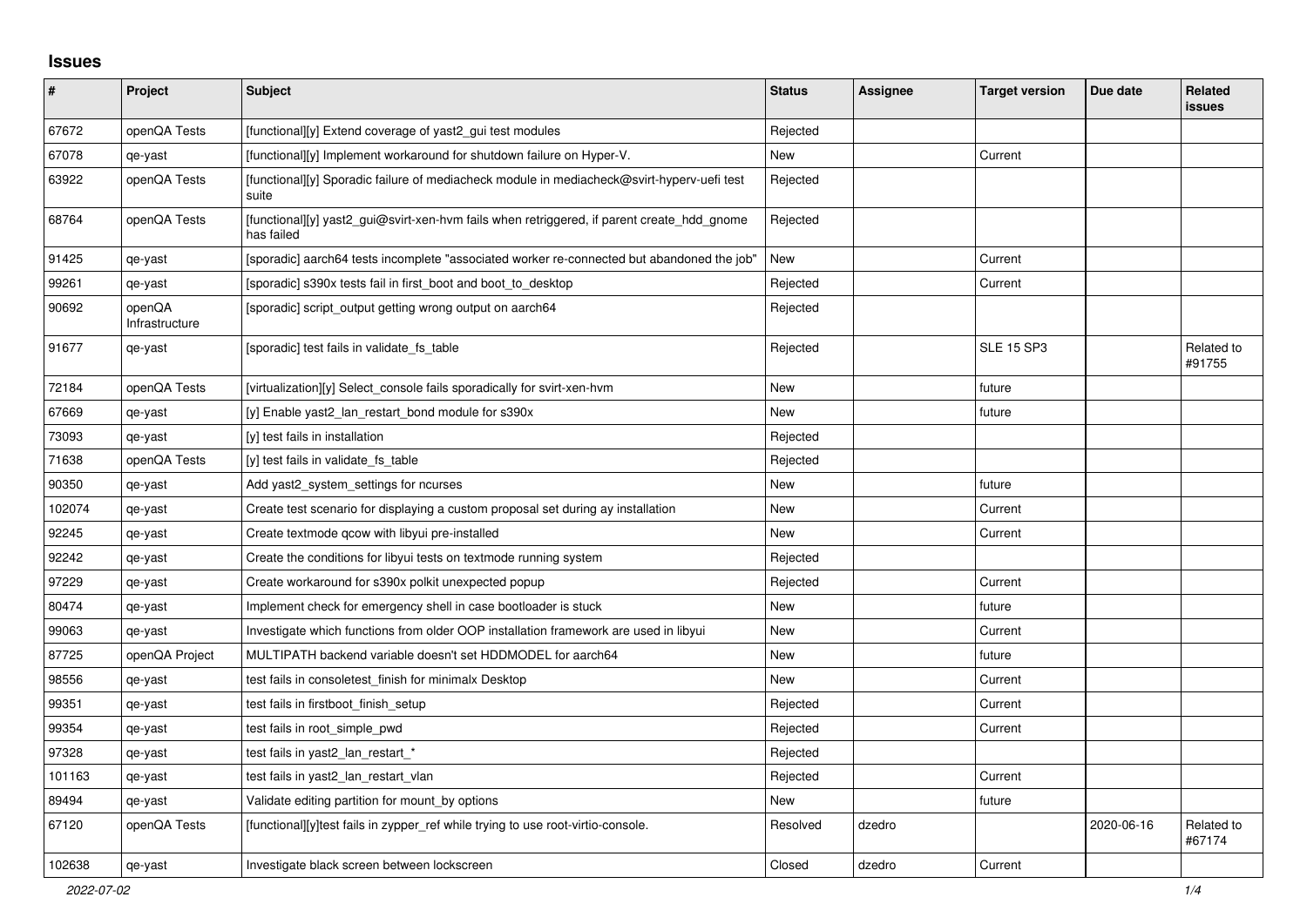| $\sharp$ | Project        | <b>Subject</b>                                                                     | <b>Status</b> | Assignee            | <b>Target version</b> | Due date   | <b>Related</b><br><b>issues</b>               |
|----------|----------------|------------------------------------------------------------------------------------|---------------|---------------------|-----------------------|------------|-----------------------------------------------|
| 97766    | qe-yast        | Adapt the order of activation for ZFCP with client for libyui-rest-api             | Closed        | geor                | Current               |            | Related to<br>#98811                          |
| 97325    | qe-yast        | Collect logs in autoyast reinstall when failing detecting disk after installation  | Closed        | geor                | Current               |            |                                               |
| 75424    | qe-yast        | [sporadic] test fails in force_scheduled_tasks                                     | Closed        | <b>JERiveraMoya</b> | <b>SLE 15 SP3</b>     |            |                                               |
| 97331    | qe-yast        | [timebox: 24h] Investigate failure in rebootmgr                                    | Closed        | JERiveraMoya        | Current               |            | Related to<br>#98832                          |
| 71116    | qe-yast        | [y] Add OpenQA test for OneClickInstall                                            | Closed        | JERiveraMoya        | <b>SLE 15 SP3</b>     |            |                                               |
| 67903    | openQA Tests   | [y][functional] Set partial sync for Debug and Source repositories                 | Resolved      | <b>JERiveraMoya</b> | <b>SLE 15 SP3</b>     | 2020-07-14 |                                               |
| 73306    | qe-yast        | [y][timeboxed:20h] test fails in await install                                     | Blocked       | JERiveraMoya        | Current               |            |                                               |
| 80272    | qe-yast        | Adapt yast2_expert_partitioner (before: yast2_storage_ng) in ppc64le to use libyui | Closed        | JERiveraMoya        | <b>SLE 15 SP3</b>     |            | Blocked by<br>#80840                          |
| 95392    | qe-yast        | Expand functionality of prepare_profile module                                     | Closed        | <b>JERiveraMoya</b> | Current               |            |                                               |
| 93029    | qe-yast        | Implement test module for Product selection using LibyuiClient in YaST Job Group   | Closed        | JERiveraMoya        | <b>SLE 15 SP3</b>     |            |                                               |
| 97760    | qe-yast        | Rewrite workaround for scrolling for bsc#1189550                                   | Closed        | <b>JERiveraMoya</b> | Current               |            |                                               |
| 97319    | qe-yast        | tests fail for ppc installation at different points                                | Closed        | <b>JERiveraMova</b> | Current               |            |                                               |
| 102515   | qe-yast        | validate_self_update greps only in /var/log/y2log and misses compressed logs       | Closed        | <b>JERiveraMoya</b> | Current               |            |                                               |
| 73096    | qe-yast        | [sporadic] msdos test fails in validate fs table                                   | Rejected      | JRivrain            | <b>SLE 15 SP3</b>     |            |                                               |
| 73474    | qe-yast        | Add more modules to yast2 firstboot                                                | Closed        | JRivrain            | <b>SLE 15 SP3</b>     |            |                                               |
| 80206    | qe-yast        | Adjust msdos scenario for the UI changes in the Expert Partitioner                 | Closed        | <b>JRivrain</b>     | <b>SLE 15 SP3</b>     |            |                                               |
| 93641    | qe-yast        | Create schedules for opensuse test suites                                          | Closed        | <b>JRivrain</b>     | <b>SLE 15 SP3</b>     |            | Related to<br>#94069,<br>Related to<br>#92479 |
| 73471    | qe-yast        | Enable yast2 firstboot in textmode                                                 | Closed        | <b>JRivrain</b>     | <b>SLE 15 SP3</b>     |            |                                               |
| 73477    | qe-yast        | Modify firstboot configuration for yast2 firstboot custom                          | Closed        | JRivrain            | <b>SLE 15 SP3</b>     |            |                                               |
| 67537    | openQA Project | [tools] Not possible to change hostname on Xen tests.                              | Resolved      | okurz               |                       | 2020-06-20 |                                               |
| 67822    | openQA Project | [tools] When using refspec for svirt-xen-hvm, openQA-SUT-2 fails                   | Resolved      | okurz               |                       | 2020-06-23 |                                               |
| 62243    | openQA Project | After latest updates, openQA has problematic behavior on Dell Precision 5810       | Resolved      | okurz               | Done                  |            | Related to<br>#62015,<br>Copied to<br>#62567  |
| 63460    | openQA Tests   | serial console stopped working on hyperv                                           | Rejected      | okurz               |                       |            |                                               |
| 67732    | openQA Tests   | [functional][y] Add yast2_lang module for other than 64bit machines                | Resolved      | oorlov              | <b>SLE 15 SP3</b>     | 2020-07-14 |                                               |
| 81310    | qe-yast        | [sporadic][timeboxed:10h] test fails in mediacheck on svirt uefi                   | Resolved      | oorlov              | future                |            |                                               |
| 87646    | qe-yast        | Create autoyast test using btrfs quota limit                                       | Closed        | oorlov              | <b>SLE 15 SP3</b>     |            |                                               |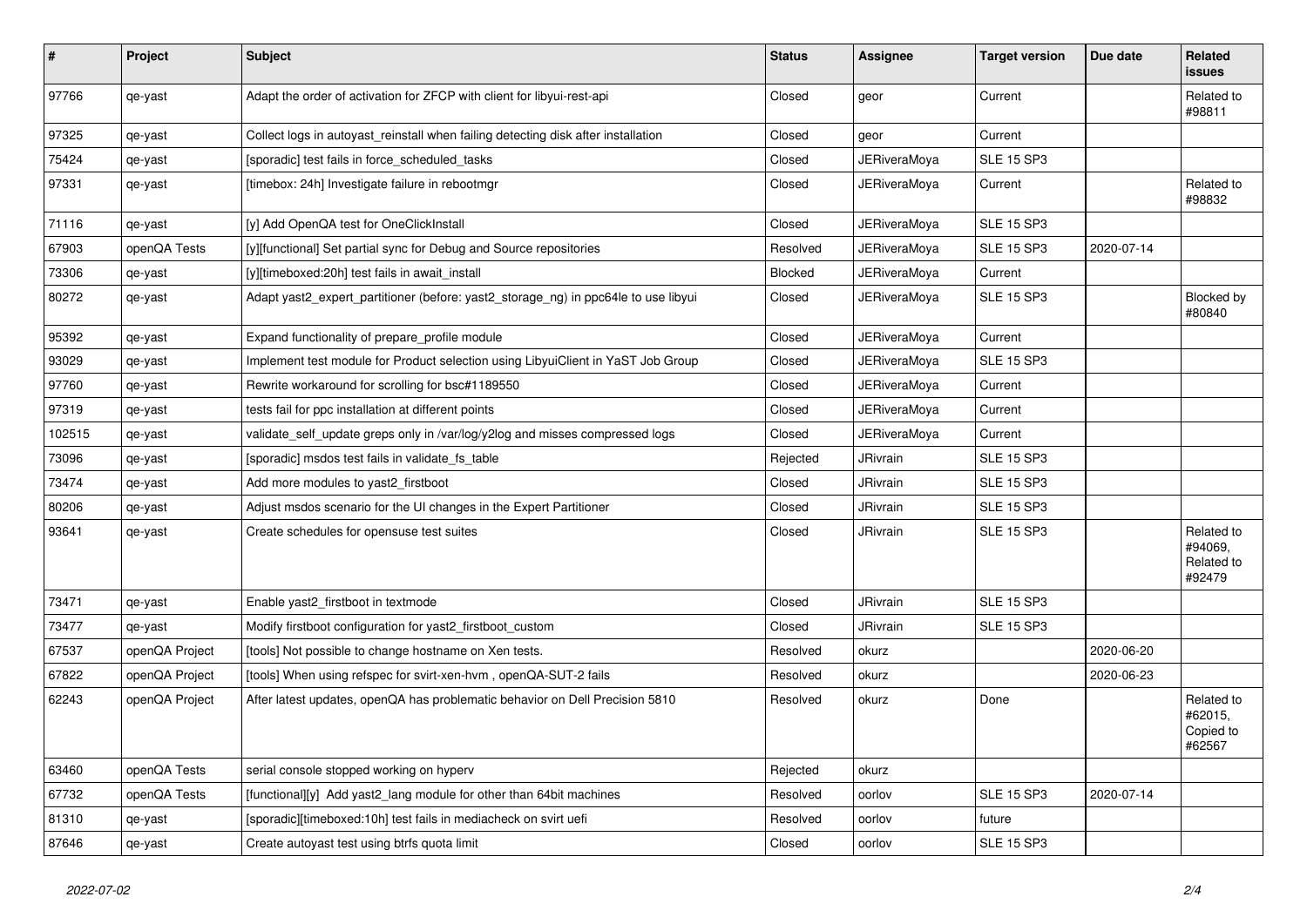| $\#$   | Project      | <b>Subject</b>                                                                                              | <b>Status</b> | <b>Assignee</b>  | <b>Target version</b> | Due date   | Related<br>issues          |
|--------|--------------|-------------------------------------------------------------------------------------------------------------|---------------|------------------|-----------------------|------------|----------------------------|
| 91830  | qe-yast      | Investigate if a change of DH version for TLS negotiation can fix 'remote_controller' module                | Resolved      | oorlov           | <b>SLE 15 SP3</b>     |            |                            |
| 76885  | qe-yast      | Unit test for yast2-metapackage-handler OneClickInstallWorkerFunction.rb (part I)                           | Resolved      | oorlov           | <b>SLE 15 SP3</b>     |            |                            |
| 97316  | qe-yast      | test fails in releasenotes_origin                                                                           | Closed        | rainerkoenig     | Current               | 2021-09-23 |                            |
| 101370 | qe-yast      | test fails in yast2_firewall due to recent modification the interface zone                                  | Blocked       | rainerkoenig     | Current               |            |                            |
| 64688  | openQA Tests | [functional][y] Travis check detect_unused_modules is taking 4 minutes to be completed.                     | Resolved      | riafarov         | future                | 2020-06-02 |                            |
| 67117  | openQA Tests | [functional][y]test fails in yast2_proxy and yast2_dns_server                                               | Resolved      | riafarov         | <b>SLE 15 SP2</b>     | 2020-06-16 |                            |
| 80210  | openQA Tests | [ppc64le] ppc64le-hmc tests fail in bootloader start                                                        | Rejected      | riafarov         |                       |            |                            |
| 89932  | qe-yast      | [sporadic] stabilize partitioning_firstdisk                                                                 | Closed        | riafarov         | <b>SLE 15 SP3</b>     |            |                            |
| 80276  | qe-yast      | [sporadic][timeboxed:12h] autoyast_reinstall@s390x-kvm-sle12 fails in installation                          | Closed        | riafarov         | <b>SLE 15 SP3</b>     |            |                            |
| 91350  | qe-yast      | [timeboxed:16h][sporadic] test fails in verify_undelete_snapshots                                           | Closed        | riafarov         | <b>SLE 15 SP3</b>     |            |                            |
| 69751  | openQA Tests | [y] Module validate_encrypt fails on s390x-kvm-sle12                                                        | Resolved      | riafarov         | <b>SLE 15 SP3</b>     | 2020-09-08 | Has<br>duplicate<br>#69991 |
| 71641  | openQA Tests | [y] test fails in sshd for ppc64le-hmc-4disk                                                                | Resolved      | riafarov         | <b>SLE 15 SP3</b>     | 2020-10-06 |                            |
| 69658  | openQA Tests | [y] test fails in yast2_control_center                                                                      | Resolved      | riafarov         | <b>SLE 15 SP3</b>     |            |                            |
| 80212  | qe-yast      | Adjust cryptlym scenario for the UI changes in the Expert Partitioner                                       | Rejected      | riafarov         | <b>SLE 15 SP3</b>     |            |                            |
| 80204  | qe-yast      | Adjust lvm+resize_root scenario for the UI changes in the Expert Partitioner                                | Closed        | riafarov         | <b>SLE 15 SP3</b>     |            |                            |
| 73642  | qe-yast      | Modify allmodules+allpatterns+registration test suite                                                       | Closed        | riafarov         | <b>SLE 15 SP3</b>     |            | Related to<br>#73645       |
| 73363  | qe-yast      | sporadic failure for btrfs_libstorage-ng@64bit-ipmi                                                         | Closed        | riafarov         | <b>SLE 15 SP3</b>     |            |                            |
| 80220  | qe-yast      | test choses wrong product for installation                                                                  | Rejected      | riafarov         | <b>SLE 15 SP3</b>     |            |                            |
| 81248  | qe-yast      | test fails in snapshots_small_root on aarch64                                                               | Rejected      | riafarov         | <b>SLE 15 SP3</b>     |            |                            |
| 91136  | qe-yast      | Textmode test suite fails for s390x-kvm                                                                     | Rejected      | riafarov         | <b>SLE 15 SP3</b>     |            |                            |
| 91130  | qe-yast      | Use libyui for btrfs_libstorage-ng ipmi and zVM                                                             | Closed        | riafarov         | <b>SLE 15 SP3</b>     |            |                            |
| 64325  | openQA Tests | [functional][y] Add check in autoyast installation test with wrong autoyast profile path                    | Resolved      | syrianidou_sofia |                       | 2020-05-05 |                            |
| 67126  | qe-yast      | [functional][y] Add validation module for nis mm tests                                                      | Resolved      | syrianidou_sofia | <b>SLE 15 SP2</b>     | 2020-06-30 |                            |
| 64204  | openQA Tests | [functional][y] test fails in yast2_lan_restart                                                             | Resolved      | syrianidou_sofia |                       | 2020-03-10 |                            |
| 64466  | openQA Tests | [functional][y][hyper-v][timeboxed:16h] test fails in shutdown                                              | Resolved      | syrianidou_sofia | Milestone 35+         | 2020-05-19 |                            |
| 63814  | openQA Tests | [functional][y][virtualization][hyperv][timeboxed:12h] msdos test for hyperv, fails in<br>validate_fs_table | Resolved      | syrianidou_sofia | Milestone 32          | 2020-04-07 |                            |
| 97709  | qe-yast      | [sporadic] accept_timezone_configuration fails to navigate next screen                                      | Closed        | syrianidou_sofia | Current               |            |                            |
| 88480  | qe-yast      | [sporadic] boot_encrypt doesn't unlock encrypted disk for cryptlym@ppc64le                                  | Closed        | syrianidou_sofia | <b>SLE 15 SP3</b>     |            |                            |
| 71122  | qe-yast      | [y][timeboxed:12h] Organize and open tickets for yast-matepackage-handler unit test                         | Resolved      | syrianidou_sofia | <b>SLE 15 SP3</b>     |            |                            |
| 71653  | openQA Tests | [y][timeboxed:20h] Investigate sporadic failure in prepare_test_data                                        | Resolved      | syrianidou_sofia | <b>SLE 15 SP3</b>     | 2020-10-06 |                            |